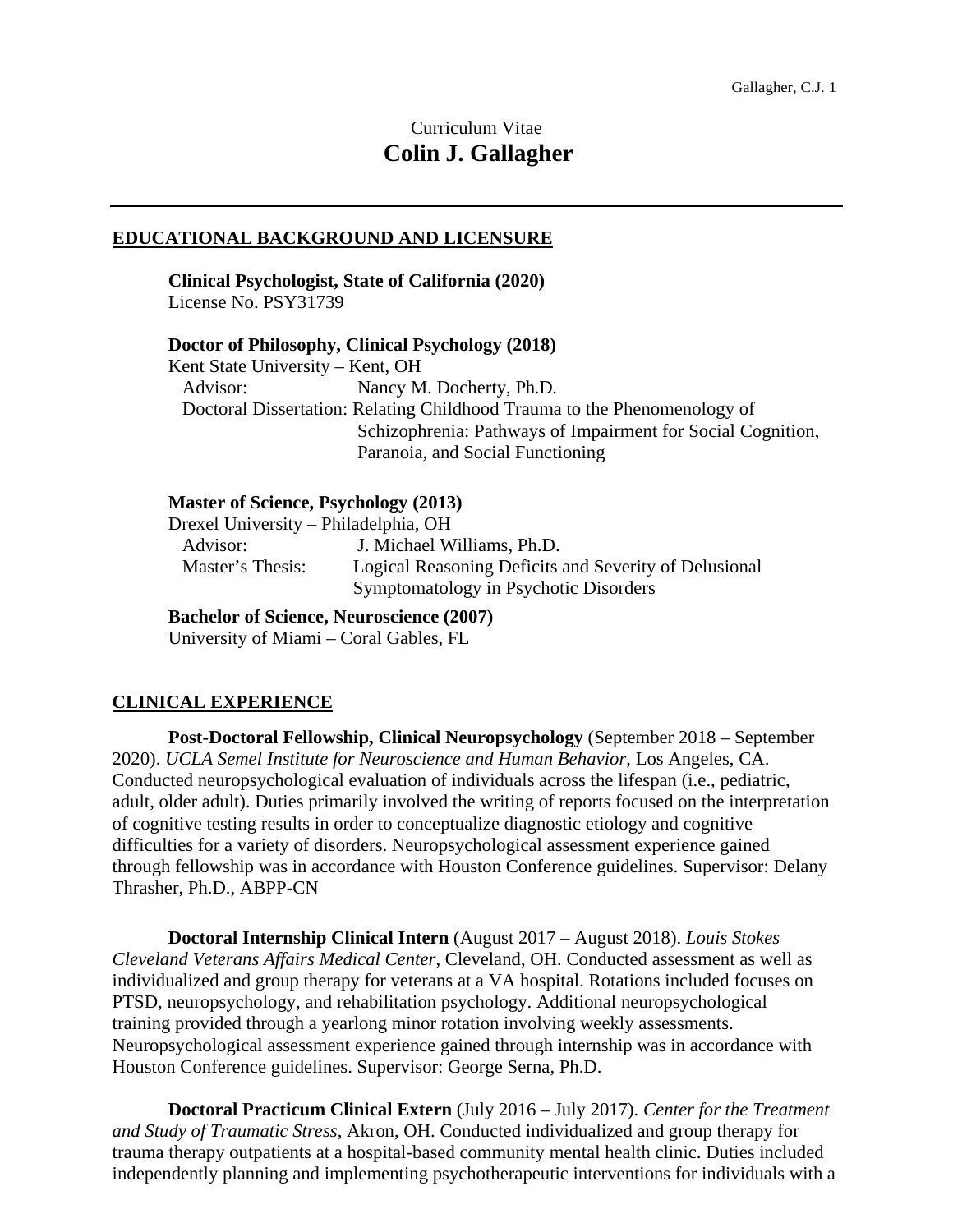primary diagnosis of PTSD, co-leading a DBT group for women with a history of trauma, and working with non-English speaking refugee clients through an interpreter. Supervisor: Ellen Harrington, Ph.D.

**Doctoral Practicum Clinical Extern** (July 2015 – June 2016). *Coleman Professional Services*, Ravenna, OH. Conducted diagnostic assessments and individualized therapy for outpatients at a community mental health clinic. Duties included independently planning and implementing psychotherapeutic interventions for a variety of severe mental illnesses. Supervisor: Frank Gorbett, Ph.D.

**Doctoral Practicum Clinical Trainee** (August 2013 – July 2017). *Kent State University Psychological Clinic*. Kent State University, Kent, OH. Conducted clinical assessments and individualized therapy for outpatients at a university clinic. Duties included independently conducting, scoring and analyzing clinical and neuropsychological assessments in a clinical interview setting as well as applying findings to case conceptualizations and carrying out treatment plans. Supervisor: Alanna Updegraff, Ph.D.

**Clinic Assistant/Recruiter** (February 2011 – July 2012). *Hall-Mercer Schizophrenia Clinic*. Hall-Mercer/Pennsylvania Hospital, Philadelphia, PA. Assisted in the recruitment of new patients for the outpatient clinic for the treatment of schizophrenia at Hall-Mercer. Duties included identifying and meeting with potential new patients hospitalized at Pennsylvania Hospital, working with social workers on the inpatient units to set up continuing care following the patient's discharge, and regularly meeting with current clinic patients hospitalized at Pennsylvania Hospital. Supervisor: Christian Kohler, M.D.

**Psychometrician** (December 2009 – June 2010). *ADHD Clinical Assessment Team*. Children's Hospital of Philadelphia, Philadelphia, PA. Conducted neuropsychological assessments of children diagnosed with ADHD. Duties included assisting in conducting, scoring and analyzing neuropsychological assessments in a clinical setting as well as applying findings to written reports for providing feedback treatment recommendations to parents. Supervisor: Anna Phillips, Psy.D.

# **SUPERVISION EXPERIENCE**

**Group Supervisor of Clinical Externs** (September 2018 – Present). *UCLA Medical Psychology Assessment Clinic*. Los Angeles, CA. Conducted individual and group supervision as well as didactic training for doctoral-level clinical externs in training at a neuropsychological assessment clinic. Duties include supervision of report writing as well as introduction and training of students on a variety of different cognitive assessment measures. Supervisor: Patricia Walshaw, Ph.D.

**Group Supervisor of Clinical Externs** (July 2016 – July 2017). *Coleman Professional Services*. Kent, OH. Conducted umbrella group supervision and didactic training for doctorallevel clinical externs in training at a community mental health clinic. Duties included introduction and training of students on a variety of different cognitive behavioral therapies. Supervisor: Alanna Updegraff, Ph.D.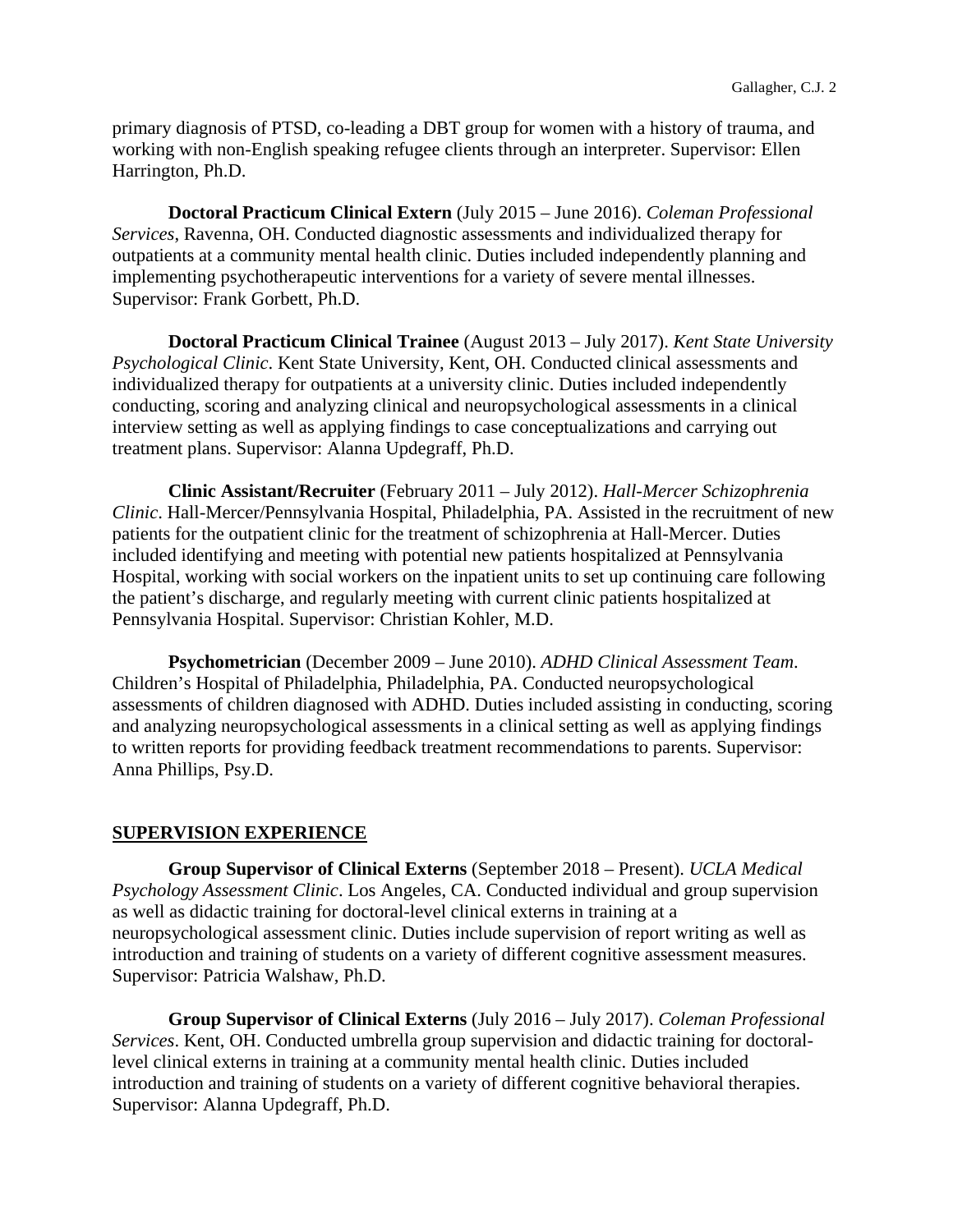#### **RESEARCH EXPERIENCE**

**Co-Investigator** (January 2014 – December 2017). *Characteristics of Affects and Emotion in Schizotypy (CAES)*. Kent State University Department of Psychology, Kent, OH. Coinvestigator for the Kent State University investigation of the role of affective lability and emotion perception in individuals with schizotypal personality traits. Duties included conceptualization and coordination of all study procedures, creation of a computerized assessment battery, recruitment and scheduling of study participants, and analysis of assessment results. Supervisor: Nancy M. Docherty, Ph.D.

**Research Assistant** (August 2013 – August 2014). *Study of Narrative and Cognition (SNaC)*. Kent State University Department of Psychology, Kent, OH. Assisted in symptomology and neuropsychological assessment of patients diagnosed with schizophrenia at Community Support Services in Akron, OH. Duties included conducting a confirmatory diagnostic and symptomatology assessment, computerized neuropsychological assessment, and other assessments of functioning. Supervisor: Aubrey M. Moe, Ph.D.

**Clinical Research Coordinator** (June 2010 – July 2012). *The Consortium on the Genetics of Schizophrenia (COGS-2)*. University of Pennsylvania Perelman School of Medicine, Philadelphia, PA. Primary clinical assessor for the University of Pennsylvania site of a multi-site, NIMH-funded investigation of the role of genetics in schizophrenia as identified by potential endophenotype markers. Duties included conducting one-on-one clinical diagnostic interviews and neuropsychological assessments with patients presenting with psychotic and mood disorders as well as healthy controls, and writing reports to present assessment results for best estimate diagnostic formulation at a case conference composed of psychologists and psychiatrists within the Neuropsychiatry Program. Supervisor: Raquel E. Gur, M.D., Ph.D.

**Research Assistant** (October 2009 – July 2010). *Neurodevelopment in Adolescence and Young Adulthood (NAYA)*. University of Pennsylvania Perelman School of Medicine, Philadelphia, PA. Conducted neuropsychological assessments of patients at risk for developing schizophrenia and their relatives. Duties included conducting a computerized neuropsychological assessment and assisting in clinical interviews. Supervisor: Monica Calkins, Ph.D.

**Research Assistant** (August 2009 – June 2010). *Psychopharmacological Research Team*. Translational Neuroscience, Conshohocken, PA. Assisted in the clinical trials of a pharmacological treatment for euvolemic hyponatremia in patients with schizophrenia. Duties included conducting, scoring and analyzing neurocognitive assessments in a psychiatric inpatient setting as well as preparing biological samples for analysis. Supervisor: Richard Josiassen, Ph.D.

**Research Assistant** (July 2009 – December 2009). *Assessment of the Undergraduate Psychology Program,* Drexel University, Philadelphia, PA. Assisted in APA departmental integrity evaluation. Duties included constructing questionnaires, managing disbursement and collection of questionnaires, entering and analyzing data, and composing a report of the results. Supervisor: Jennifer L. Gallo, Ph.D.

**Research Assistant** (March 2009 – June 2010). *Forensic Psychology Research Team*. Drexel University, Philadelphia, PA. Assisted in the NIH-funded "SquashSmarts" study, assessing the effect of an after-school program on individual achievement skills among children and adolescents from low-income neighborhoods of inner-city Philadelphia. Duties included conducting, scoring and analyzing neuropsychological and forensic assessments in a school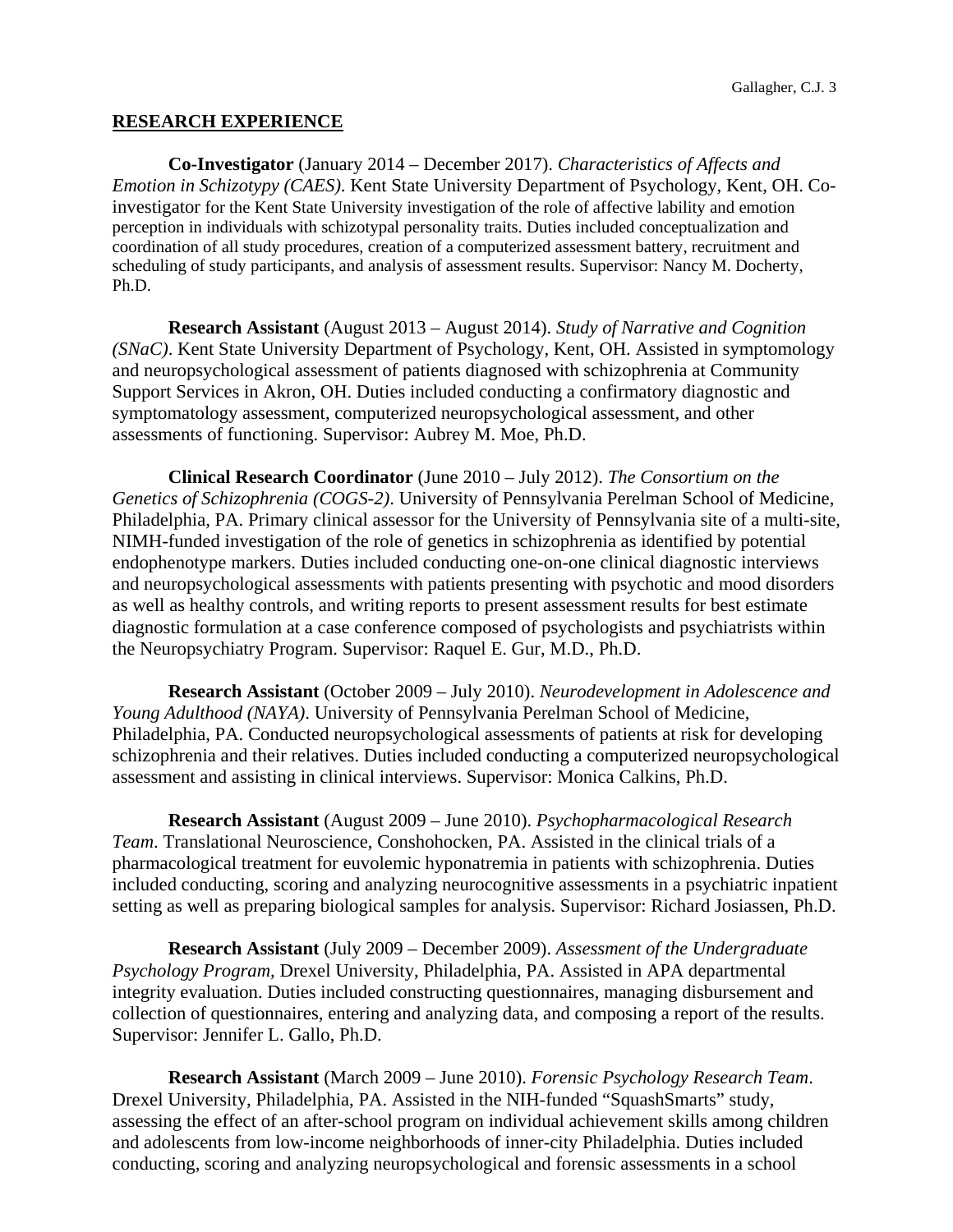setting. Supervisor: Kirk Heilbrun, Ph.D.

**Research Assistant; Research Team Coordinator** (September 2008 – June 2010). *Neuropsychology Research Team,* Drexel University, Philadelphia, PA. Primary duties included coordinating, recruiting and implementing studies including a study analyzing the use of the Test of Memory Malingering (TOMM) to assess malingering in legal versus non-legal cases. Additional duties included maintaining day-to-day operations of the laboratory, entering and analyzing data, and writing reports of assessment results. Supervisor: J. Michael Williams, Ph.D.

**Research Assistant** (August 2005 – May 2006). *Auditory Neurobiology Research Team,*  University of Miami, Coral Gables, FL. Duties included extracting and microscope-assisted photographing of zebrafish embryos, tracked auditory system development in embryonic stages, calculated and introduced PTU to zebrafish embryo enclosure in during embryogenesis to inhibit melanogenesis. Supervisor: Zhongmin Lu, Ph.D.

### **PUBLICATIONS**

- Moe, A.M., Breitborde, N.J.K., Bourassa, K.J., **Gallagher, C.J.**, Shakeel, M.K., & Docherty, N.M. (2018). Schizophrenia, narrative, and neurocognition: The utility of life-stories in understanding social problem-solving skills. *Psychiatric Rehabilitation Journal*, 41(2), 83-91. doi: 10.1037/prj0000286
- Moe, A.M., Rubinstein, E., **Gallagher, C.J.**, Weiss, D.M., & Stewart, A. & Breitborde, N.J.K. (2018). Improving access to specialized care for first-episode psychosis: An ecological model. *Risk Management and Healthcare Policy*, 11, 127-138. doi: 10.2147/RMHP.S131833
- Moe, A.M., Breitborde, N.J.K., Shakeel, M.K., **Gallagher, C.J.**, & Docherty, N.M. (2016). Idea density in the life-stories of schizophrenia patients: Associations with narrative qualities and psychiatric symptoms. *Schizophrenia Research*, 172(1-3), 201-205. doi:10.1016/j.schres.2016.02.016

#### **PRESENTATIONS**

- **Gallagher, C.J.**, Torres, J., Publico, S.B., Gracian, E.I., Sabb, F.W., & Bilder, R.M. (2020, February). Bilingual word cost and neuropsychological correlates of non-verbal task shifting. Poster presented at the annual meeting of the International Neuropsychological Society, Denver, CO.
- Ajayi, W.E., & **Gallagher, C.J.** (2017, December 4). Exploring evidence-based treatments for PTSD. Continuing education seminar presented at Kent State University, Kent, OH. Ohio Psychological Association approval #00PO-316402079
- **Gallagher, C.J.**, & Docherty, N.M. (2016, September). The characteristics of affect and emotion in schizotypy. Poster presented at the annual meeting of the Society for Research in Psychopathology, Baltimore, MD.
- **Gallagher, C.J.**, & Docherty, N.M. (2015, October). Emotion perception, information processing and attributional bias in schizophrenia. Poster presented at the annual meeting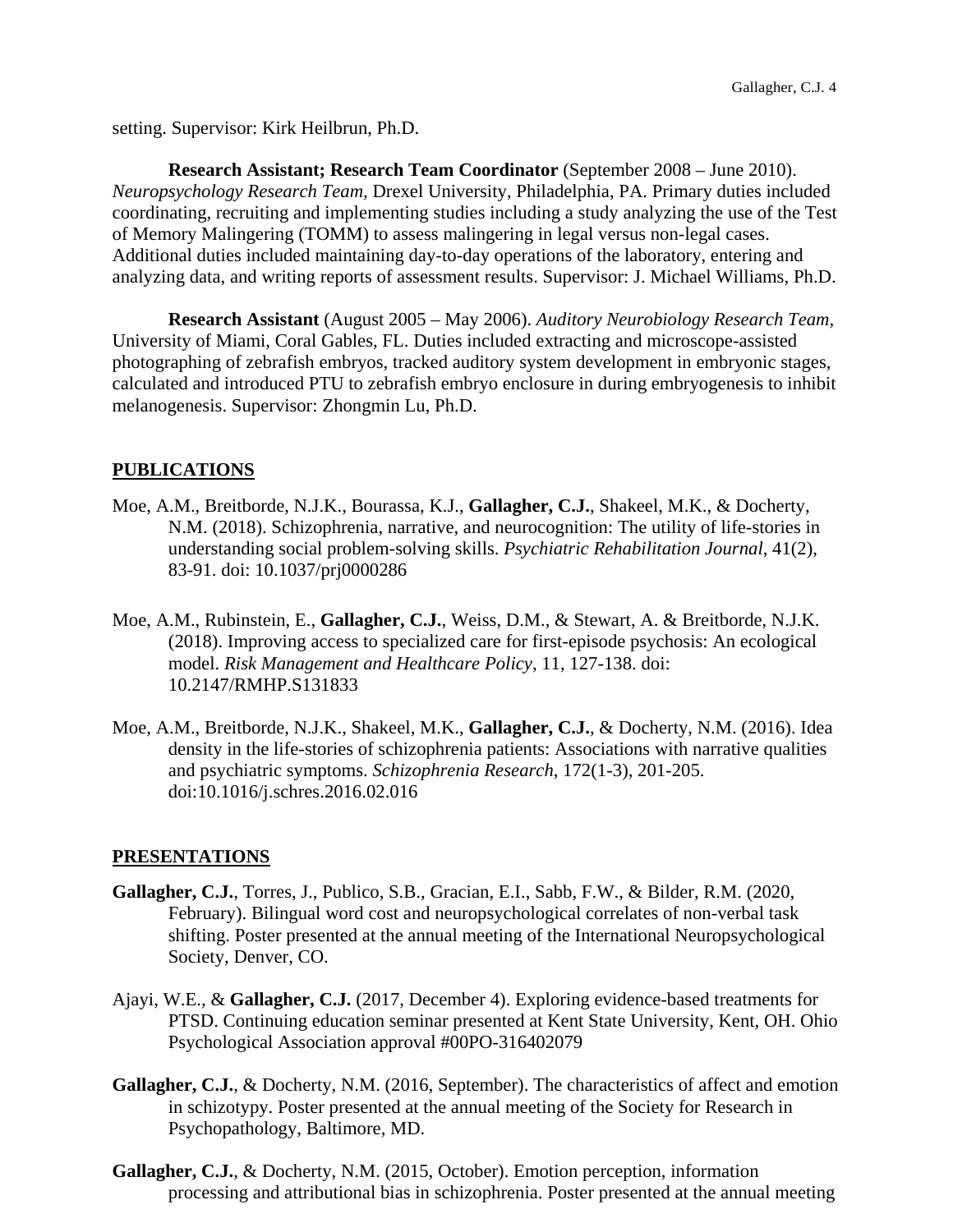of the Society for Research in Psychopathology, New Orleans, LA.

- **Gallagher, C.J.,** Docherty, N.M., Moe, A.M., Shakeel, M., & Bell, E.K. (2014, September). The relationship of affective lability and cognitive functioning in schizophrenia-spectrum disorders. Poster presented at the annual meeting of the Society for Research in Psychopathology, Evanston, IL.
- Moe, A.M., Shakeel, M., Bell, E.K., **Gallagher, C.J.**, & Docherty, N.M. (2013, September). Agency, language, and passivity phenomena in schizophrenia patients. Poster presented at the annual meeting of the Society for Research in Psychopathology, Oakland, CA.
- Bell, E.K., Moe, A.M., Shakeel, M., **Gallagher, C.J.**, & Docherty, N.M. (2013, September). Assessing schizoid asociality in schizophrenia: Determining the construct validity of two self-report scales. Poster presented at the annual meeting of the Society for Research in Psychopathology, Oakland, CA.
- Bell, E.K., Moe, A.M., Shakeel, M., **Gallagher, C.J.**, McCleery, A., & Docherty, N.M. (2012, October). The influence of negative affectivity on measures of social anhedonia and asocial beliefs in schizophrenia. Poster presented at the annual meeting of the Society for Research in Psychopathology, Ann Arbor, MI.
- **Gallagher, C.J.**, Calkins, M.E., Conroy, C., Richard, J., Kohler, C., Borgmann-Winter, K., Gur, R.C., & Williams, J.M. (2010). Youths at risk for psychosis are impaired in recognition memory. Poster presented at the Drexel University Research Day, Philadelphia, PA.
- Jones, K.E., Williams, J.M., **Gallagher, C.J.**, & Swirsky-Sacchetti, T. (2009). Malingering detection by performance contrast analysis of WAIS-III. Poster presented at the National Academy of Neuropsychology Conference, New Orleans, LA.

#### **TEACHING EXPERIENCE**

**Undergraduate Lecturer** (August 2014 – May 2017). Kent State University, Kent, OH. Responsibilities included conducting lectures, creating and grading exams, conducting review sessions and giving feedback during office hours to undergraduate students for the following courses:

- Quantitative Methods in Psychology I (PSYC 21621-005)
	- o Dates of Course: January 2017 May 2017
- Quantitative Methods in Psychology I (PSYC 21621-006) o Dates of Course: August 2016 – December 2016
- Quantitative Methods in Psychology I (PSYC 21621-004) o Dates of Course: January 2015 – May 2015
- Quantitative Methods in Psychology I (PSYC 21621-006) o Dates of Course: August 2014 – December 2014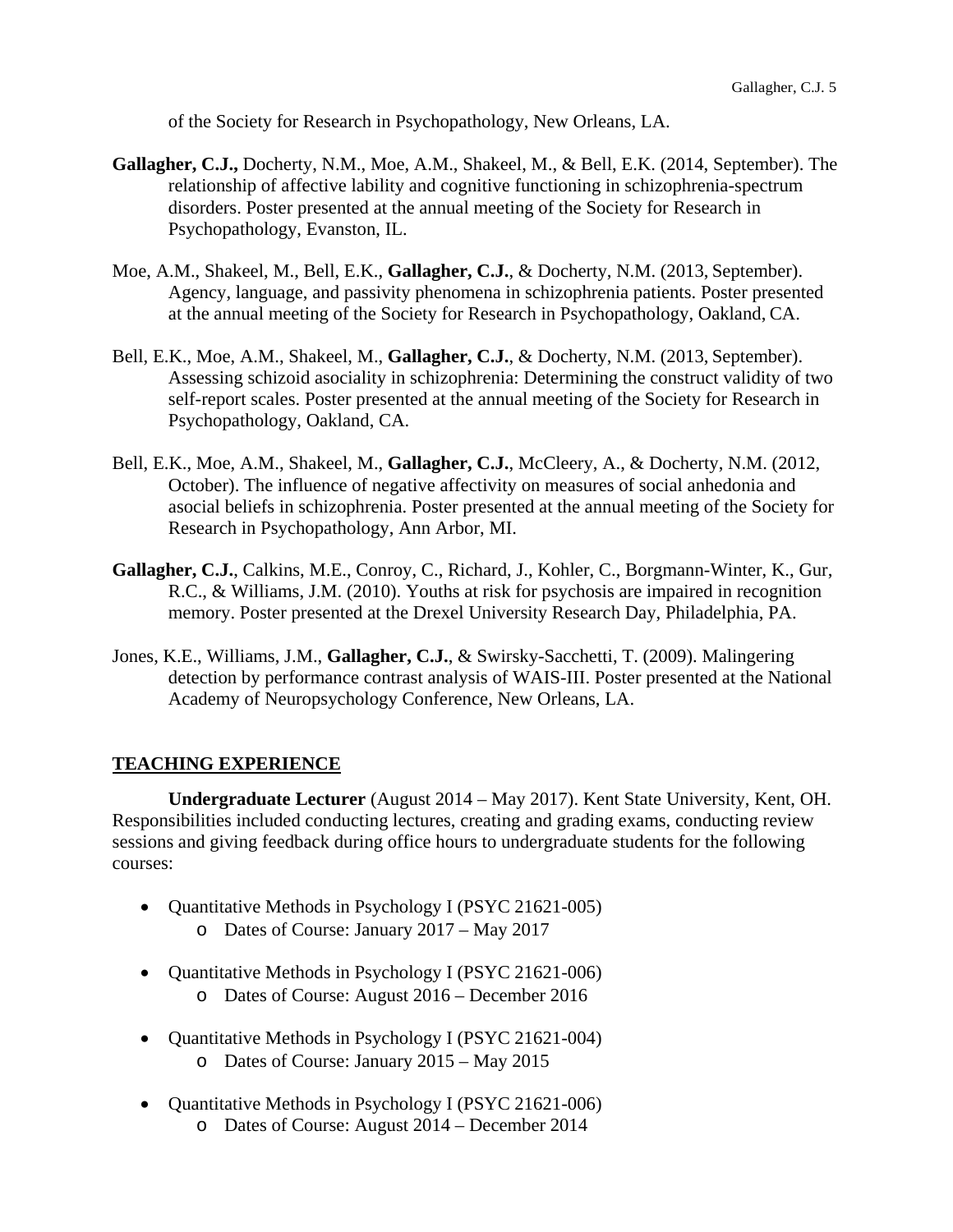**Undergraduate Teaching Assistant** (January 2010 – March 2010). Drexel University, Philadelphia, PA. Responsibilities included guest lectures, creating and grading exams, conducting review sessions and giving feedback to undergraduate students on writing assignments for the following course:

- General Psychology I (PSY 101)
	- o Supervising Professor: Michelle Reich, Ph.D. (Winter, 2010)

**Graduate Teaching Assistant** (September 2009 – December 2009). Drexel University, Philadelphia, PA. Responsibilities included guest lectures, creating and grading exams, conducting review sessions and giving feedback to graduate students on writing assignments for the following course:

- Psychopathology (PSY 520)
	- o Supervising Professor: Richard Josiassen, Ph.D. (Fall, 2009)

**Undergraduate Guest Lecturer** (August 2009). Drexel University, Philadelphia, PA. Conducted a guest lecture on specific topics within the field of neuropsychology for the following undergraduate course:

- Educational Psychology (PSY 230)
	- o Lecture Title: "An Introduction to Neuropsychological Assessment"
	- o Supervising Professor: Christina O. Nash, M.S. (Summer, 2009)

### **PROFESSIONAL/LEADERSHIP DEVELOPMENT**

**Motivational Interviewing Training Seminar** (October 2017). Louis Stokes Cleveland VAMC, Cleveland, OH. Attended an all-day (8 hours) seminar conducted by Dr. Heather Chapman, Ph.D., ICGCII, BACC, titled "Motivational Interviewing." Training included instruction in MI key concepts from *Motivational Interviewing* (3rd ed.) and adapting MI methods for effective implementation in multiple practice settings.

**Acceptance and Commitment Therapy Training Seminar** (September 2017). Louis Stokes Cleveland VAMC, Cleveland, OH. Attended an all-day (8 hours) seminar conducted by Dr. Kevan McCutcheon, Ph.D., titled "An Introduction to Acceptance and Commitment Therapy." Training included instruction in ACT case conceptualization, therapeutic interventions, and effective implementation in both individual and group therapy.

**Dialectical Behavior Therapy Training Seminar** (July 2016). Kent State University, Kent, OH. Attended a two-day (16 hours), two-part seminar conducted by Dr. Denise Ben-Porath, Ph.D., titled "An Introduction to DBT Group Skills" and "An Introduction to DBT Individual Treatment." Training included instruction in DBT case conceptualization, therapeutic interventions, and effective implementation in both individual and group therapy.